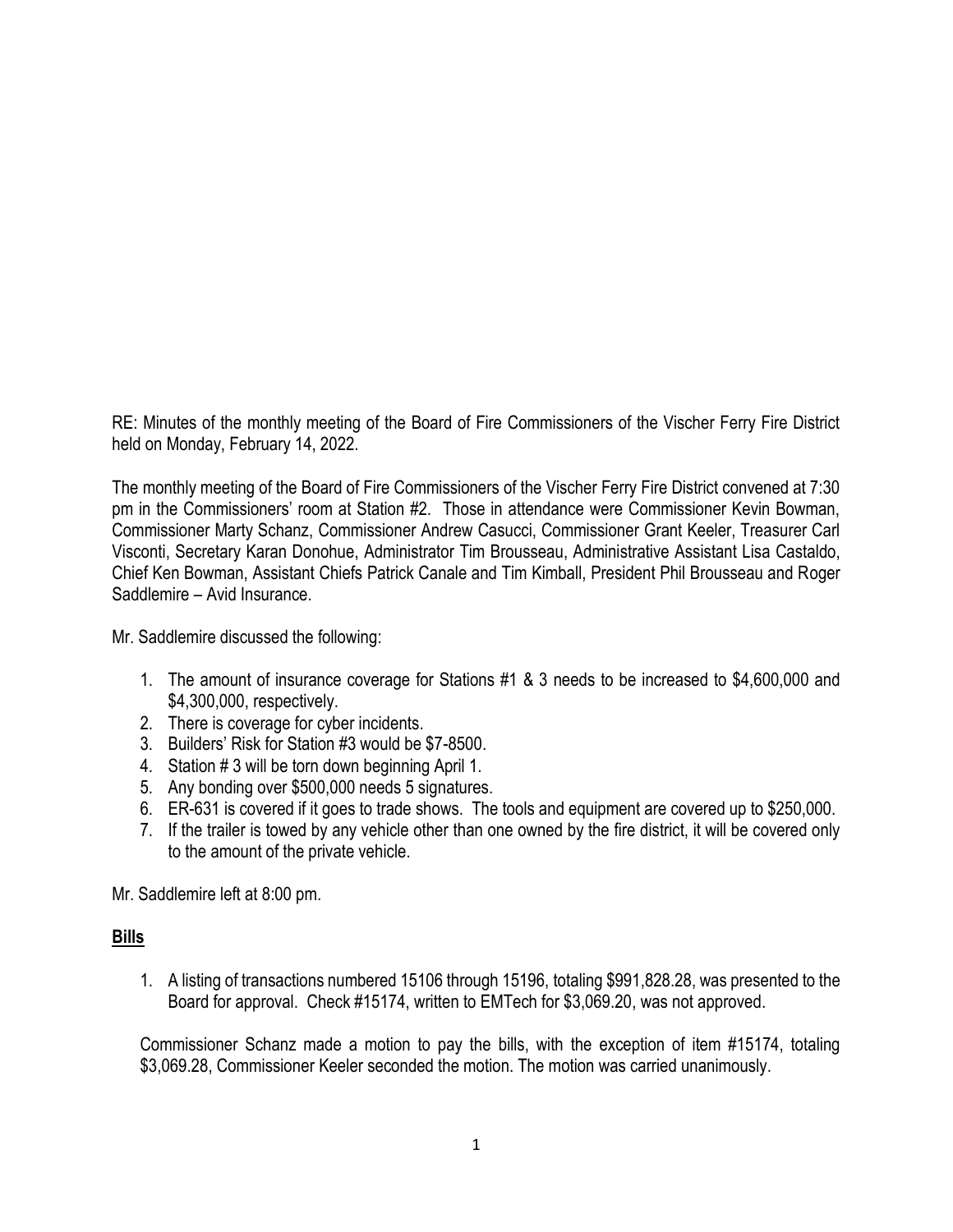# **Old Business**

1. The solar panels cannot be removed from the roof at Station #2 at this time. The opening to the building will be capped.

Commissioner Keeler made a motion to approve the minutes. Commissioner Casucci seconded the motion. The motion was carried unanimously.

# **Treasurer's Report**

- 1. Bank statements, account reconciliations and check images for January 2022 and the listing of transactions approved and paid in January 2022 were given to Commissioner Casucci for verification.
- 2. Bank statements, account reconciliations and check images for December 2021 were returned to the Treasurer.
- 3. Commissioner Schanz made a motion for the following budget modification: Add a 2022 budget appropriation for "Expenditure – Reserves" in the amount of \$6,250 to allow a benefit payment from the Insurance Reserve Fund. Revenue to be provided by a transfer of \$6,250 from the "Insurance Reserve" fund balance account (A683) to the "Appropriated Reserves "revenue account. (A511) Commissioner Casucci seconded the motion. The motion was carried unanimously.
- 4. The Treasurer handed out the Annual Treasurer's Report for the year ending 12-31-21.

Commissioner Keeler made a motion to accept the Treasurer's report. Commissioner Casucci seconded the motion. The motion was carried unanimously.

## **Chief's Report**

- 1. Commissioner Schanz made a motion to approve James Laing of 1 Woodside Dr., Clifton Park, into membership in the Vischer Ferry Fire Company. Commissioner Keeler seconded the motion. The motion was carried unanimously.
- 2. Commissioner Schanz made a motion to approve the following:
	- a. Modern Welding School to do a training drill using our torches. The cost is \$500 with a date in March to be determined.
	- b. Have Life Net do a presentation with a date in March to be determined. Rexford will be invited to this presentation.
	- c. A drill at the Colonie fire training center with a date in March to be determined.
	- Commissioner Keeler seconded the motion. The motion was carried unanimously.
- 3. Commissioner Schanz made a motion to purchase the following:
	- a. Heavy duty clothes hangers for \$25 from Amazon.
	- b. Three (3) pairs of 2XL fire gloves from Strategic Safety Dynamics @ \$82 each for a total of \$246.
	- c. Nine (9) chamois and four (4) wash brushes for all the stations.

Commissioner Keeler seconded the motion. The motion was carried unanimously.

4. Commissioner Schanz made a motion to approve ER-631, ETA-621 and ETA-625 to go the Colonie training center in March. Commissioner Keeler seconded the motion. The motion was carried unanimously.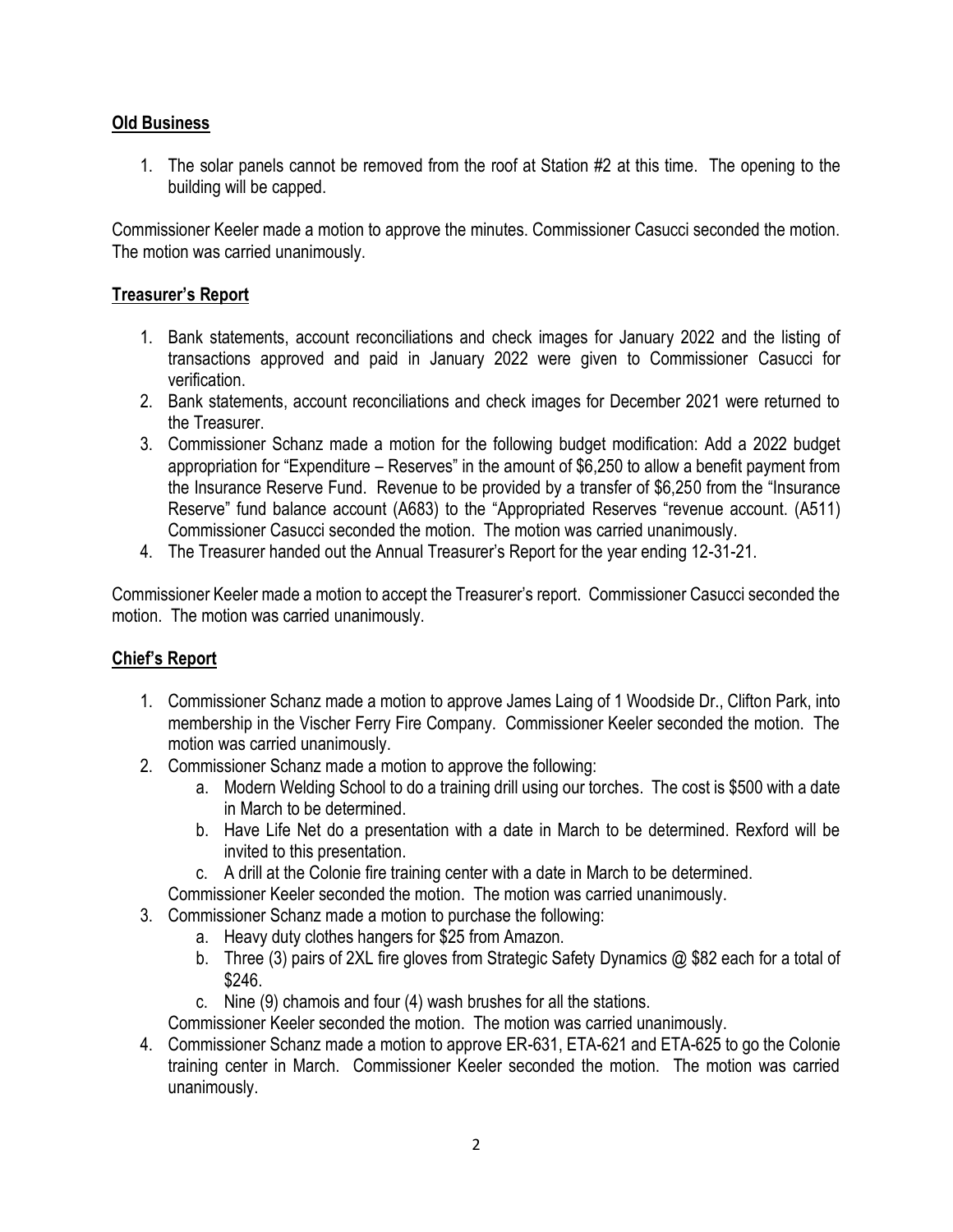5. There was a recall on the injector lines on ER-631. This is under warranty. Kenworth, on Crescent Rd, will do this.

## **Administrator**

- 1. Some of our AEDs need to be replaced. Commissioner Schanz made a motion to purchase three (3) AEDs @ \$1,500 each for a total of \$4,500. Commissioner Keeler seconded the motion. The motion was carried unanimously.
- 2. The SCBA packs need flow testing. Commissioner Casucci made a motion for up to \$1,752.08 to flow test SCBA packs. Commissioner Schanz seconded the motion. The motion was carried unanimously.
- 3. One Res Q Jack was not sent to Beech Island, SC with R-631. Commissioner Schanz will contact them to see if they want it.

## **Administrator's Assistant**

- 1. Discussion on hall rental. Commissioner Schanz made a motion to raise the rental fee to \$400/ day and \$100 refundable cleaning fee. Commissioner Keeler seconded the motion. The motion was carried unanimously.
- 2. There will be a blood drive by the American Red Cross on 2-24-22 at Station #1.
- 3. Forms are available for any items from Station #3. The station will close on March 1<sup>st</sup>.
- 4. EM Tech still needs to train the Administrators on the AC system at Station #1.

# **New Business**

- 1. Received duty assignments from the Board for 2022.
- 2. Received the Letter of Credit from TD Bank.
- 3. Received the proposed AFDSNY By-law amendments from Joyce Petkus, Secretary-Treasurer.
- 4. Received the notice of legal counsel to the District from Hannigan Law Firm, PLLC.
- 5. Received from Bryans and Gramuglia:
	- a. Auditor Communications letter
	- b. Audit Engagement letter for the year 2021
- 6. Received a check, numbered 3942, for \$1,056,515.00 from the Receiver of Taxes for the tax levy for 2022.
- 7. Received from UBS:
	- a. Advisory review dated December 31, 2021
	- b. Client statement for January 2022
	- c. Transactions
- 8. Received notice of the AFDCA Annual Officers' Reception March 12 at the Holiday Inn in Colonie.
- 9. Received *News Notes* from Captain.
- 10. Received legal notices from the Gazette for bid documents for Station #3 and notice for sealed bids for two new Chevrolet Silverado.
- 11. Commissioner Schanz moved and Commissioners Casucci seconded a resolution to authorize expenditure from the "Apparatus and Equipment Reserve Fund" an amount not to exceed \$920,000 for the purchase of a custom Engine Rescue fire apparatus (ER-631). The Secretary called the roll: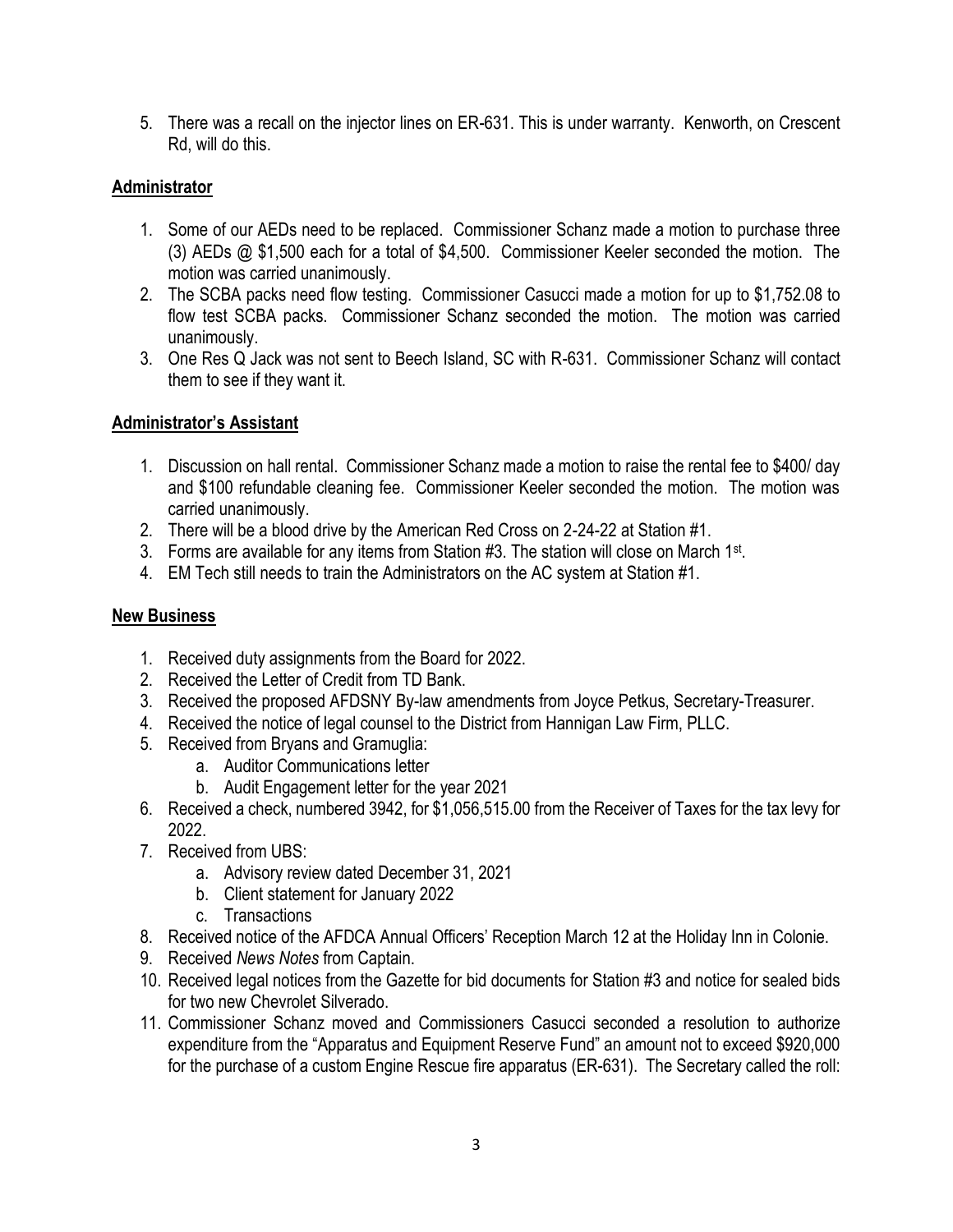| <b>Commissioner Bowman</b>  | ves    |
|-----------------------------|--------|
| <b>Commissioner Schanz</b>  | ves    |
| <b>Commissioner Casucci</b> | ves    |
| <b>Commissioner Keeler</b>  | yes    |
| <b>Commissioner Pettis</b>  | absent |

The resolution was adopted subject to a permissive referendum in accordance with General Municipal Law Section 6-g.

### **Miscellaneous**

- 1. Discussion on Greenlight. Commissioner Bowman will discuss this with Attorney Hannigan.
- 2. Bid opening for the new Station #3 will be this Thursday. There are multiple bidders in each category.
- 3. Commissioner Schanz made a motion to purchase one new Chevrolet Silverado for \$44,660 from DeNooyer Chevrolet and one new Chevrolet Silverado for \$39,952.50 from Mangino Chevrolet. Commissioner Keeler seconded the motion. The motion was carried unanimously.
- 4. The PlymoVent can be omitted from Station #3, if necessary.
- 5. The trailer is in the process of being upfitted.
- 6. Commissioner Schanz made a motion for Commissioner Casucci to attend the AFDSNY convention at Turning Stone Casino on May 5-7. Commissioner Keeler seconded the motion. The motion was carried unanimously. Commissioner Schanz made a motion for Commissioner Bowman to attend the Chaplains' convention at Turning Stone on May 5. Commissioner Keeler seconded the motion. The motion was carried unanimously.
- 7. The motor on the boat has to be serviced.
- 8. The lettering on ER-631 is finished. The radio will be installed on Friday.
- 9. There are a few items on the punch list for ER-631.
- 10. VRS will be here on Wednesday to go over the pump and generator on ER-631.
- 11. The final payment for ER-631 will be after Commissioner training on March 14<sup>th</sup>.
- 12. ER-631 is ready for hose to be loaded.
- 13. Aqua Science replaced the tank and UV light at Station #2. The cost for the tanks, labor and fittings was \$3,275.
- 14. A new can opener is needed at Station #1. This will be replaced.
- 15. There is a recall on the ejector lines on ER-631. This is a warranted item. The truck will go to Kenworth on Crescent RD.

### **Recess**

Commissioner Schanz made a motion to recess until 7:00 pm on Monday, February 28<sup>th</sup> at Station #2. Commissioner Casucci seconded the motion. The motion was carried unanimously. The meeting was recessed at 10:10 pm.

### **Reconvene**

The February 14, 2022 meeting of the Board of Fire Commissioners of the Vischer Ferry Fire District reconvened on Monday, February 28, 2022 at 7:00 pm in the Commissioners' room at Station #2. Those in attendance were Commissioner Bowman, Commissioner Schanz, Commissioner Casucci, Commissioner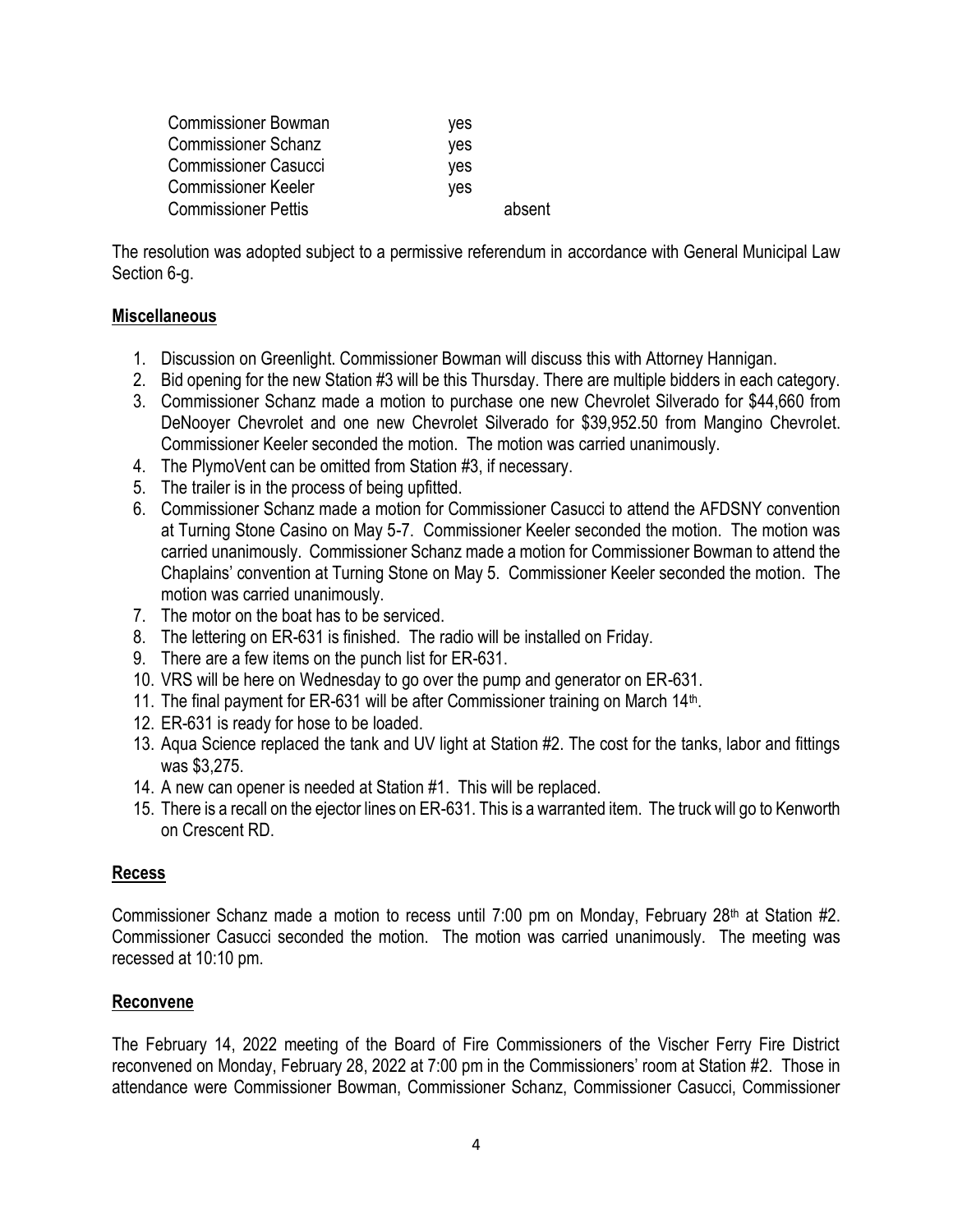Keeler, Commissioner Pettis, Treasurer Visconti, Secretary Donohue, Administrative Assistant Castaldo and President Brousseau.

### **Station # 3 Bids**

1. Contract #1 – General Contractor (includes generator pad)

Commissioner Pettis made a motion to hire MA Schafer Construction, Inc. for \$2,121,500. Commissioner Keeler seconded the motion. The motion was carried unanimously.

2. Contract #2 -Plumbing

Commissioner Pettis made a motion to hire Burniche Piping, Inc. (hereafter known as BPI, Inc.) for \$198,000. Commissioner Keeler seconded the motion. The motion was carried unanimously.

3. Contact #3 – Mechanical

Commissioner Pettis made a motion to hire BPI, Inc. for \$360,300. Commissioner Keeler seconded the motion. The motion was carried unanimously.

4. Contract #4 – Electrical (includes generator)

Commissioner Pettis made a motion to hire Clune Electric for \$361,800. Commissioner Keeler seconded the motion. The motion was carried unanimously.

5. Contract #5 – Demolition

Commissioner Pettis made a motion to hire DiTono & Sons, LLC for \$38,000. Commissioner Keeler seconded the motion. The motion was carried unanimously.

### **Miscellaneous**

1. There is a lot of equipment in the truck room at Station #2. Three bids were received for a 40' portable storage container:

| a. | <b>All Space Containers</b> | \$5,200 delivered |
|----|-----------------------------|-------------------|
|    |                             |                   |

b. USA Container 6,445 c. Interport 5,000

Commissioner Schanz made a motion to purchase a 40' portable storage container from Interport for \$5,000. Commissioner Keeler seconded the motion. The motion was carried unanimously.

- 2. Discussion for lights, radio and console on the new Silverado (M-624). Three quotes were received:
	- a. Auto Solutions of NY \$11,884.68
	- b. DeNooyer 12,490.00
	- c. Up State Plow and Truck 16,362.09

Commissioner Pettis made a motion to hire Auto Solutions of NY for \$11,884.68 for the lights, radio installation and console on the new Silverado. Commissioner Keeler seconded the motion. The motion was carried unanimously.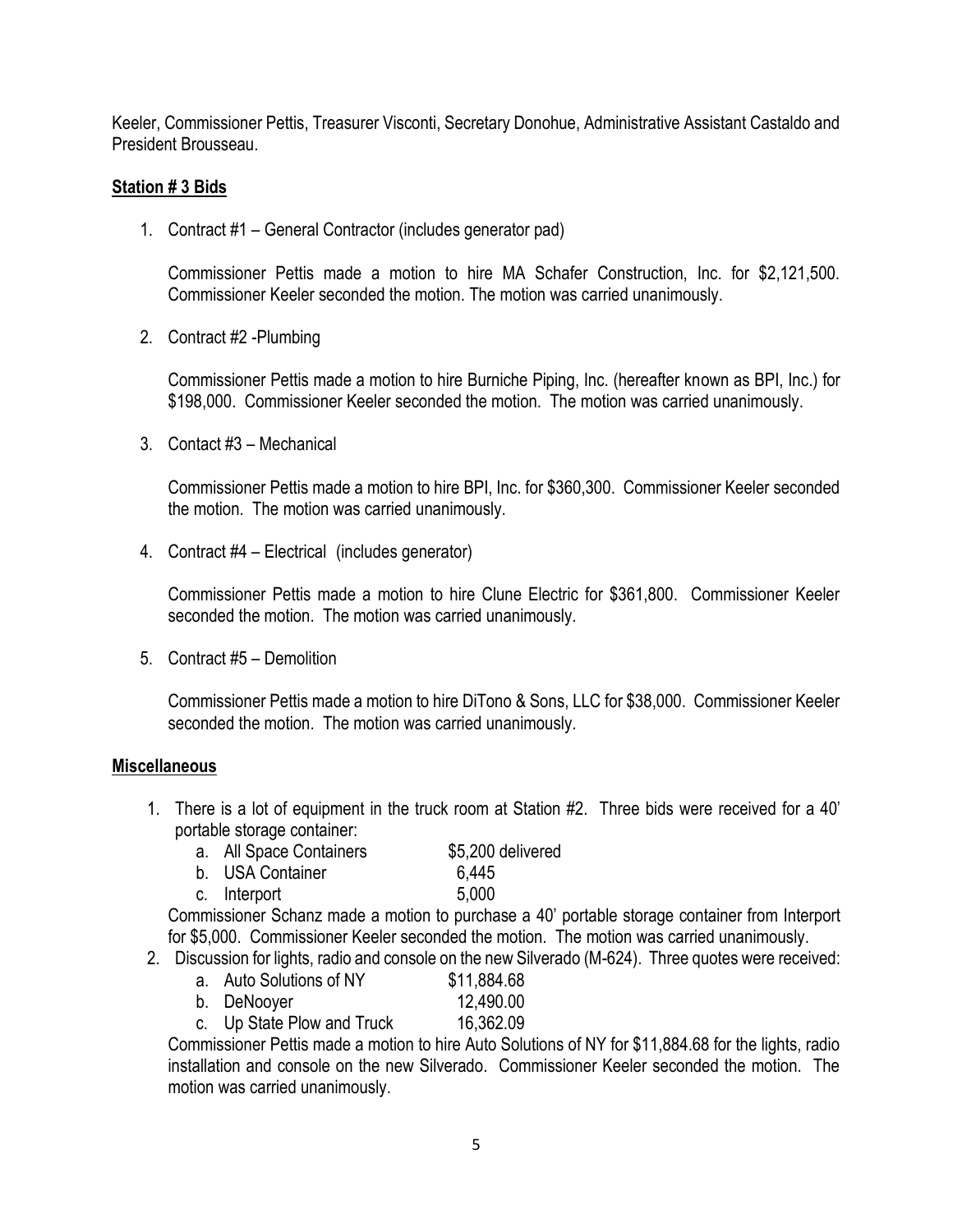- 3. Commissioner Pettis made a motion to hire Stripes for \$945 to letter the new Silverado (M-624). Commissioner Casucci seconded the motion. The motion was carried unanimously.
- 4. The new Silverado will go into service on Wednesday as M-624. The next Silverado will be M-635.
- 5. Commissioner Pettis made a motion to make the final payment for ER-631 to Toyne of \$45,931.36. Commissioner Schanz seconded the motion. The motion was carried unanimously.
- 6. Commissioner Casucci made a motion to declare M-624 surplus with a value of less than \$10,000. Commissioner Pettis seconded the motion. The motion was carried unanimously. The truck will be placed in front of Station #2 and be put on the website with a minimum bid of \$9,000. Stripes will remove the lettering. The light bar has been disconnected.
- 7. Station #3 can be used for training. March 16 will be laddering and March 28 will be forcible entry. The utilities will be shut off March 15. Demolition is scheduled to begin April 1<sup>st</sup>.
- 8. A new member approved March  $2^{nd}$  will be not be allowed to participate until a minor medical problem has been resolved.
- 9. EMTech will drain the antifreeze from the tanks, cap all lines that go to heat and drain the solar panels, but will not cap them at Station #2.
- 10. A seal broke in the circulator at Station #1. There is a new one and the maintenance person will purchase new ones for future use.
- 11. The new gear lockers for Station #3 have to be on wheels. Commissioner Casucci will research these.
- 12. The washer and dryer will be going to Station #2. Commissioner Keeler will disconnect them and bring them to the station.
- 13. The general contractor will mount the TVs.
- 14. Commissioner Pettis will research chairs and tables for the meeting room and the ready room.
- 15. Commissioner Schanz made a motion to declare the hose tester surplus. Commissioner Keeler seconded the motion. The motion was carried unanimously.
- 16. Commissioner Keeler will oversee the installation of the electrical outlets on the trailer.
- 17. Robert Kruger would like to be the Secretary of Building Commissioner. He will be a temporary employee, have the ability to shut down the project, but not the sole responsibility, will not go over 6 months and be paid \$50 per hour.
- 18. The Clifton Park Water Authority will install another hydrant in the back of Station #3.
- 19. The bill to EMTech for work done at Station #1 has gone to Webb, who made the furnace.
- 20. The State Report for our Submission to the Local Government and School Accountability Data Exchange System was submitted electronically to the Comptroller on February 22, 2022.
- 21. Attorney Hannigan had a few questions about crime coverage or bonding. He will look into having two signatures on checks over \$100,000.
- 22. Commissioner Pettis made a motion to add a 2022 budget modification for "Equipment Capital Outlay" (A3410.2.07) of \$60,000 to allow for the purchase and up-fit of a 2022 pickup truck. Revenue to be provided by transferring \$60,000 from "Un-Assigned Fund Balance – Operations" (A917) to "Appropriated Fund Balance – Operations" (A599). Commissioner Schanz seconded the motion. The motion was carried unanimously.
- 23. There was discussion on outside lighting on the trailer. Commissioner Schanz will research info for the next meeting.
- 24. We have applied for a demo permit. New York State has approved the asbestos abatement.
- 25. Commissioner Schanz made a motion to purchase twelve (12) 5-gallon pails of foam from Jerome. Commissioner Pettis seconded the motion. The motion was carried unanimously.
- 26. Craig Relyea, from Firefly, and Ralph Lemme, from UBS, will be coming to the March meeting.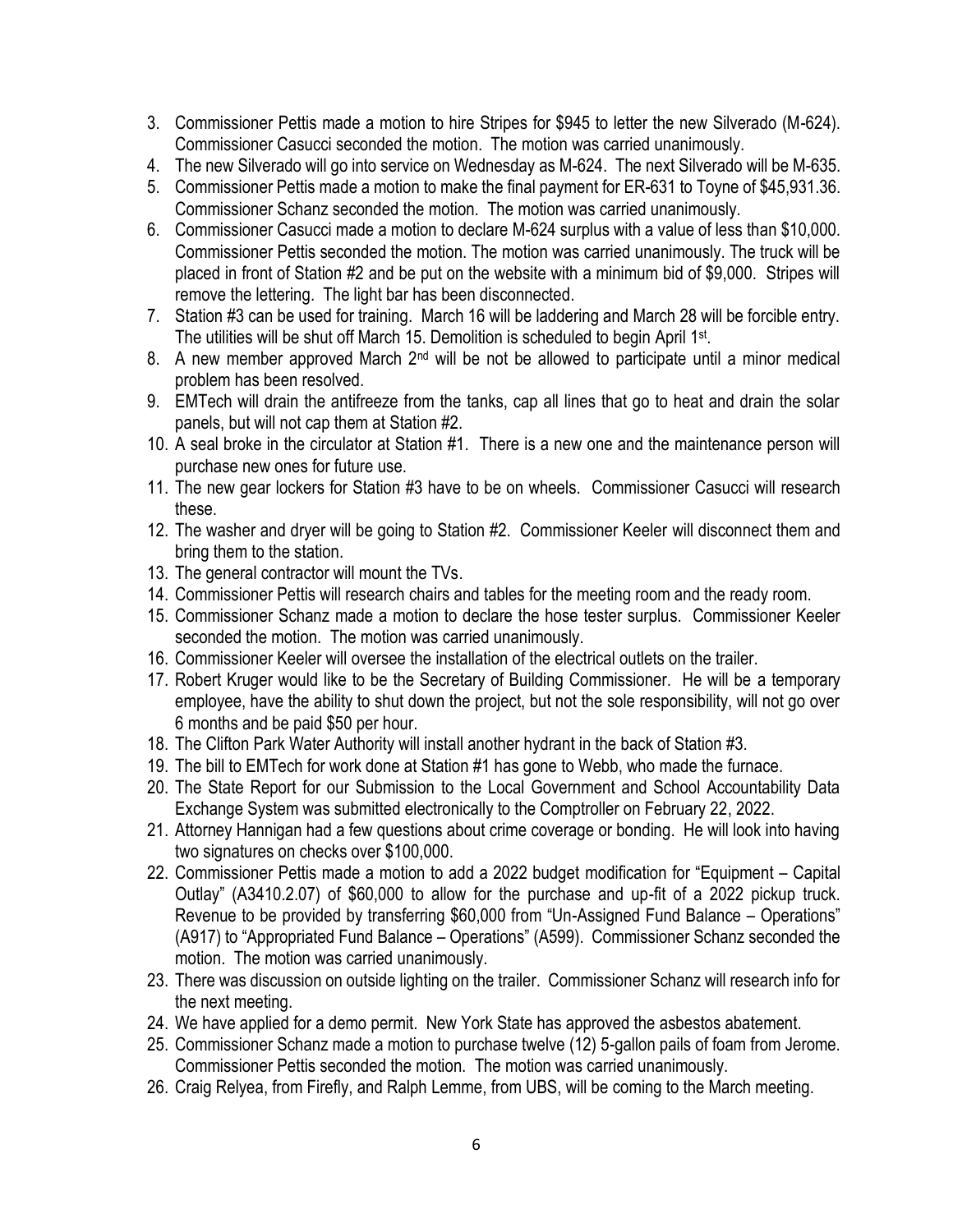- 27. There was discussion on items that can be used from the kitchen by people renting the hall. They can use the stove and the pots on the island only, not the flattop grill, dishwasher, plates or silverware. Rentals to the hall will be limited to twice a month.
- 28. We will no longer be using Air Compressor Engineering to service the generators. Commissioner Keeler and Charles Smith will be servicing them.
- 29. MES will set up a schedule for servicing the extrication tools.
- 30. The yellow utility trailer will be put in Station #3.
- 31. Pump test will be performed by VRS at the end of March or early April. VRS will do the biannual maintenance on ER-631. Ladder testing will be done on May 25.
- 32. Discussion on bullet proof vests. Treasurer Visconti will check to see if three vests were already authorized.
- 33. Hall rental to Raj Musku, 4-16-22, pending completion of application process.

### **Bids**

1. Compressor - Station #3

| a. Kevin Kruger | \$62.00 |
|-----------------|---------|
| b. Tom Boucher  | 206.95  |
| c. Dave Pettis  | 50.00   |

Commissioner Keeler made a motion for Tom Boucher to take the compressor for \$206.95. Commissioner Casucci seconded the motion. The motion was carried unanimously. Commissioner Pettis abstained.

2. Generator – Station #3

| a. Dave Pettis | \$100.00 |
|----------------|----------|
| b. Tom Boucher | 78.00    |

Commissioner Keeler made a motion for Dave Pettis to take the generator for \$100. Commissioner Casucci seconded the motion. The motion was carried unanimously. Commissioner Pettis abstained.

### **Adjournment**

Commissioner Pettis made a motion to adjourn. Commissioner Casucci seconded the motion. The motion was carried unanimously. The meeting was adjourned at 9:55 pm. The next meeting will be Monday, March 14, 2022 at 7:30 pm in the Commissioners' room at Station #2.